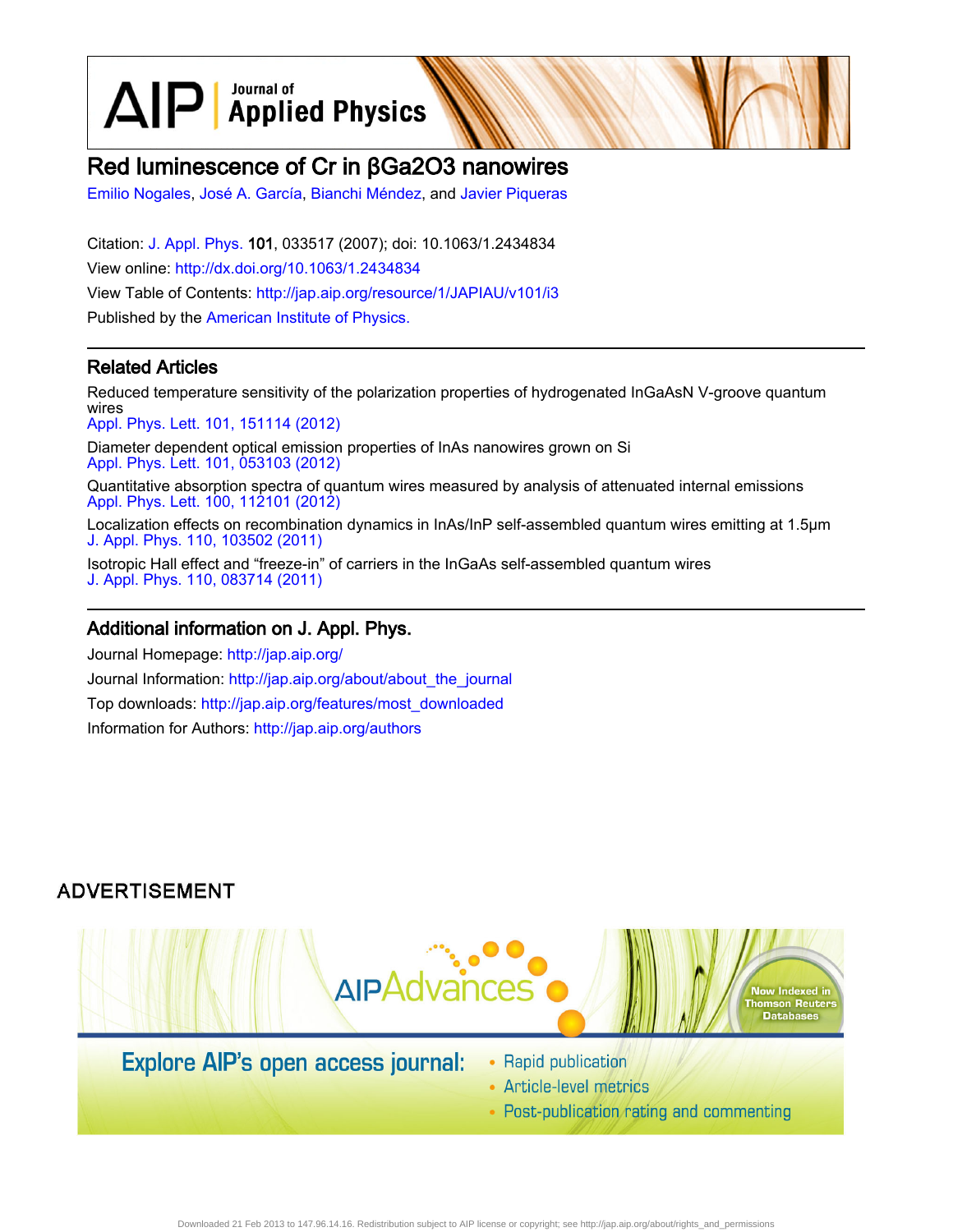# [Red luminescence of Cr in](http://dx.doi.org/10.1063/1.2434834)  $\beta$ -Ga<sub>2</sub>O<sub>3</sub> nanowires

Emilio Nogales<sup>a)</sup>

*Departamento de Física de Materiales, Universidad Complutense de Madrid, Madrid 28040, Spain*

José A. García

*Departamento de Física Aplicada II, Apdo. 644, Universidad del País Vasco, Bilbao 48080, Spain*

Bianchi Méndez and Javier Piqueras

*Departamento de Física de Materiales, Universidad Complutense de Madrid, Madrid 28040, Spain*

Received 21 July 2006; accepted 5 December 2006; published online 8 February 2007-

Red luminescence emission from chromium doped  $\beta$ -Ga<sub>2</sub>O<sub>3</sub> nanowires has been studied by means of photoluminescence (PL) techniques. PL excitation shows several bands in the ultraviolet-visible region. Time decay values, obtained by time resolved PL, at different temperatures fit a three level model with thermal population of the upper level from the middle one. From the results, the origin of the emission is assigned to  $Cr^{3+}$  ions in the  $\beta$ -Ga<sub>2</sub>O<sub>3</sub> host, and values for the energy level separation and Huang-Rhys factor of the broad  ${}^{4}T_{2}$ <sup>-4</sup> $A_{2}$  emission are estimated. © 2007 American *Institute of Physics.* [DOI: [10.1063/1.2434834](http://dx.doi.org/10.1063/1.2434834)]

## **I. INTRODUCTION**

The study of semiconductor oxides is of increasing interest due to their applications in fields such as gas sensing, optoelectronic devices, or transparent conductors. The research on these oxides relates not only to bulk materials but also to low dimensional structures, such as nanoparticles, nanowires, nanodots, nanobelts, or nanocombs, e.g., Ref. [1.](#page-4-0) In particular, monoclinic gallium oxide  $(\beta$ -Ga<sub>2</sub>O<sub>3</sub>) emerges as an interesting material because of its good electronic and optical properties, and recently  $Ga_2O_3$  nanostructures, with potential applications in optoelectronic nanodevices, have been developed. $2,3$  $2,3$  The reported wide band gap of this oxide,  $\sim$  5.0 eV, provides the possibility of light emission between the infrared and ultraviolet regions of the spectrum. Investigations concerning optical properties of  $\beta$ -Ga<sub>2</sub>O<sub>3</sub> nanocrystals have been typically focused on the ultraviolet-green emission, $3$  which has been explained by intrinsic donoracceptor pair (DAP) recombination.<sup>4</sup> Song *et al.* reported a red photoluminescence (PL) emission at  $\sim$ 1.67 eV in  $\beta$ -Ga<sub>2</sub>O<sub>3</sub> nanowires doped with nitrogen,<sup>2</sup> which was attributed to DAP transitions between oxygen vacancy (donors) and a deep energy level due to nitrogen dopants (acceptors). On the other hand, red sharp emission peaks at low temperatures, as well as a broader band at room temperature, were obtained from nano- and microstructures grown by thermal evaporation. The origin of this emission was not determined.<sup>5</sup>

 $Ga<sub>2</sub>O<sub>3</sub>$  has been studied as a host for transition metal and rare earth impurities to obtain emissions in a wide spectral range.<sup>[6](#page-4-5)</sup> There have also been several reports which show interest in nanostructures doped with this kind of impurities: Cr doped alumina nanofibers,  $\frac{7}{1}$  MgO:Mn,  $\frac{8.9}{1}$  $\frac{8.9}{1}$  $\frac{8.9}{1}$  or MgO:Cr.<sup>9</sup> The well known emissions that these impurities originate are very interesting for optoelectronic applications.  $Cr^{3+}$  emissions are well known in several hosts.<sup>10–[15](#page-4-10)</sup> However, few works

have been devoted to  $Ga_2O_3$ : Cr (e.g., Refs. [6](#page-4-5) and [16](#page-4-11)[–18](#page-4-12)) and the extension of these studies to  $Ga_2O_3$ : Cr nanowires would be of interest. Its luminescence has several interesting applications: for example, the broad  ${}^{4}T_{2}$ <sup>-4</sup> $A_{2}$  emission observed at room temperature is used in other hosts for tunable lasers<sup>[11](#page-4-13)</sup> and could be beneficial in potential  $Ga_2O_3$ : Cr lasing nanowires, where amplification wavelength would be selected through Fabry-Pérot modulations due to reflections in the wire ends. In this case, very sharp emissions, such as the  $Cr^{3+}$  *R* lines, could not be so favorable.

In this work the red luminescence of chromium doped  $\beta$ -Ga<sub>2</sub>O<sub>3</sub> nanowires and submicron size crystals is investigated by steady-state and time resolved photoluminescence (PL) and PL excitation (PLE) measurements. The results confirm that its origin is in the  $Cr^{3+}$  ions introduced in the  $Ga<sub>2</sub>O<sub>3</sub>$  host. From the PL time decay evolution with temperature, a calculation of the energy difference between the  ${}^{2}E$ and  ${}^{4}T_2$  levels of Cr<sup>3+</sup> ions in this oxide has been performed. The Huang-Rhys factor for the  $^{4}A_{2}$ - $^{4}T_{2}$  transition from the PLE spectrum was estimated. These values should be representative for  $Cr^{3+}$  in bulk  $\beta$ -Ga<sub>2</sub>O<sub>3</sub>.

### **II. EXPERIMENT**

 $\beta$ -Ga<sub>2</sub>O<sub>3</sub> nanowires and other elongated nanostructures as well as microcrystals were obtained during sintering of  $Ga_2O_3$  powder under argon flow, as detailed elsewhere. Samples were prepared by compacting 99.999% purity  $Ga<sub>2</sub>O<sub>3</sub>$  powder to form disks of about 7 mm diameter and 2 mm thickness. The disks were annealed on an alumina boat under Ar flow at 1500 °C for 8 or 24 h. Afterwards, the pellets were annealed for 20 h at 900 °C in an alumina boat which contained  $Cr_2O_3$  powders to obtain chromium incorporation through thermal evaporation and subsequent diffusion into the  $Ga<sub>2</sub>O<sub>3</sub>$ . Scanning electron microscopy (SEM) investigations were carried out in a Leica 440 scanning electron microscope. PL and PLE spectra were acquired with a <sup>a</sup>-

<span id="page-1-0"></span>Electronic mail: emilio.nogales@fis.ucm.es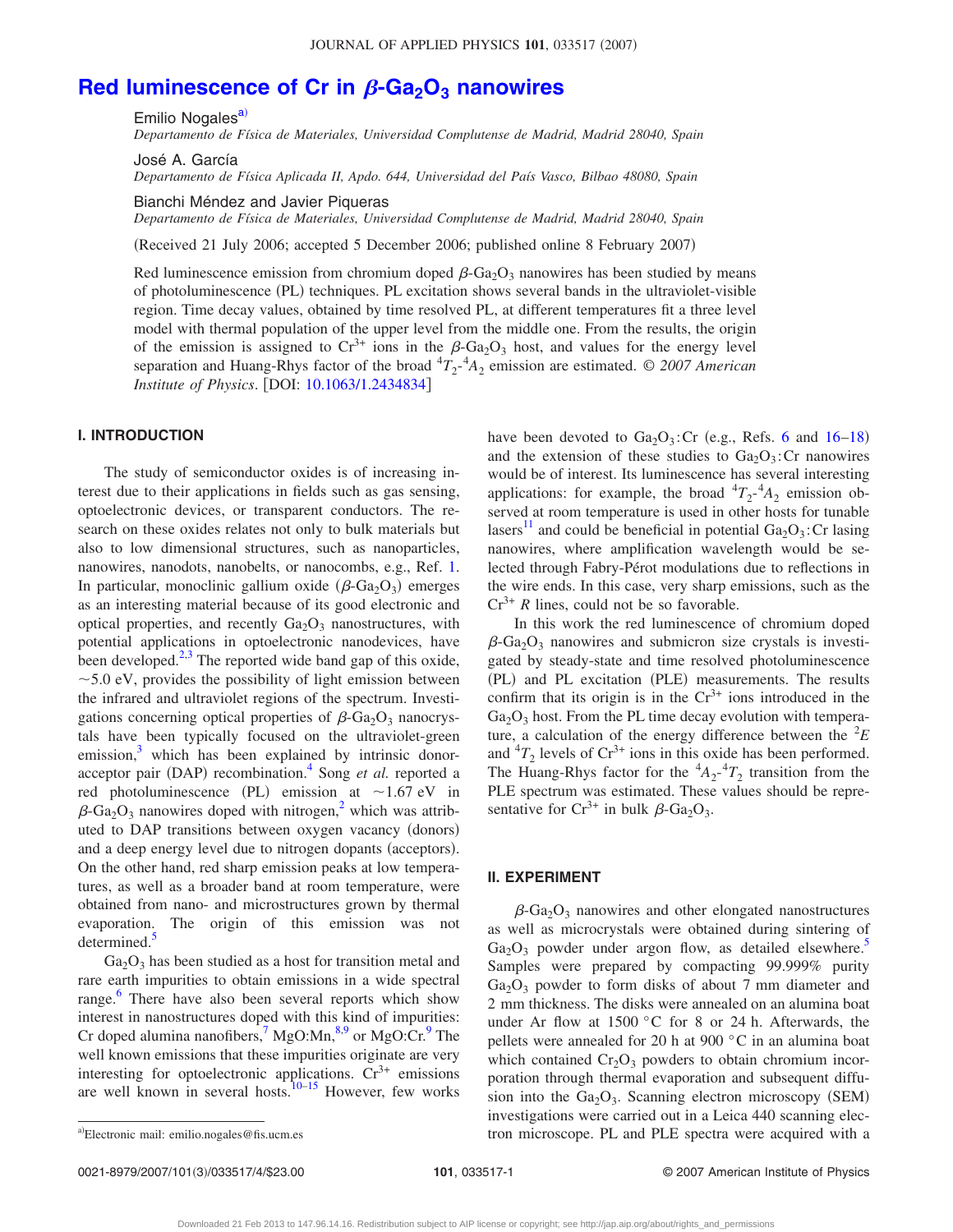<span id="page-2-0"></span>

FIG. 1. SEM image of a  $Ga<sub>2</sub>O<sub>3</sub>$  nanowire grown by annealing under Ar flow for 8 h at 1500 °C.

450 W Xe lamp between 10 K and RT using a closed cycle liquid He system. Time resolved PL (TR-PL) measurements were carried out with a pulsed Xe lamp.

## **III. RESULTS**

Nanowires with sizes from tens to hundreds of nanometers are observed by SEM on the surface of the samples.<sup>5</sup> Figure [1](#page-2-0) shows an example of the obtained elongated nanostructures.

Room temperature cathodoluminescence (CL) spectra of the annealed pellets are composed of two broadbands centered at about 2.9 and 3.3 eV, related to  $\beta$ -Ga<sub>2</sub>O<sub>3</sub> DAP emission<sup>4</sup> along with an intense red emission at around 1.73 eV. $^5$  The red CL emission shows at room temperature weak sharp peaks at around 1.80 and 1.78 eV as well, which become dominant when reducing the temperature.<sup>5</sup> PL emission shows a similar behavior, and at 10 K, the only peaks that remained are the one centered at 1.78 eV and its phonon sideband, as observed in Fig. [2](#page-2-1) between 1.6 and 1.8 eV.

In order to clarify the origin of the red luminescence, PLE and time resolved PL experiments were performed. The PLE spectrum of the 1.78 eV line acquired at *T*= 10 K in the visible and UV regions is shown in Fig. [2.](#page-2-1) Three main peaks are obtained: one centered around 4.9–5.0 eV, corresponding to the band gap energy of  $\beta$ -Ga<sub>2</sub>O<sub>3</sub>, and others at 2.88 and [2](#page-2-1).08 eV. Figure 2 also shows a Gaussian curve (dashed line) centered at 2.08 eV which approximates the PLE band and which will be discussed below.

<span id="page-2-1"></span>Monochromatic TR-PL measurements were performed at temperatures ranging from 10 to 300 K at different wave-



FIG. 2. PL at *T*= 10 and 280 K and PLE spectra at *T*= 10 K from the nanowire area. The dashed curve is a Gaussian approximation to the PLE 2.08 eV band.

<span id="page-2-2"></span>

FIG. 3. Evolution of time decay with temperature of the peak centered at 1.78 eV. The dots are experimental results and the solid line is the fit to the three level model, Eq.  $(1)$  $(1)$  $(1)$  in the text. Inset: Transients at  $T = 10$  and 220 K. The dotted curves are experimental results and the solid lines are fits to single exponentials. Excitation energy was  $E_{\text{exc}} = 5.0 \text{ eV}$ .

lengths in the red region. The PL transient for 1.78 eV peak at two different temperatures, *T*= 10 and 220 K, from the same area, which is filled with nano- and microstructures, is shown in the inset in Fig. [3.](#page-2-2) A good fit to a single exponential decay is obtained.

Figure [3](#page-2-2) shows the temperature dependence of the decay times of the peak centered at 1.78 eV. A rather long decay time, 2.78 ms, is obtained at low temperatures. This value decreases when increasing the temperature. Very similar values are obtained for the 1.80 eV peak, not observed at 10 K (Fig. [2](#page-2-1)) but above around 40 K (see Ref.  $5$ ). The dots correspond to values of  $\tau$  calculated from experimental data. The data were fitted to a simple model considering transitions from two excited levels, separated by an energy  $\Delta E$ , to a ground level with time decay constants  $\tau_1$  for the lower excited level and  $\tau_2$  for the upper one.<sup>10,[11](#page-4-13)</sup> These constants are not supposed to vary with temperature. Thermal population of the upper level occurs from the middle one. When this is the case, the effective lifetime  $\tau$  at  $T \le \Delta E / k_B$  can be expressed as

<span id="page-2-3"></span>
$$
\frac{1}{\tau} = \frac{1}{\tau_1} + \frac{e^{-\Delta E/k_B T}}{\tau_2},\tag{1}
$$

where  $k_B$  is the Boltzmann constant. The fit of this model to the experimental data (Fig. [3,](#page-2-2) continuous line) yields the following values:  $\tau_1 = 2.8 \pm 0.1$  ms,  $\tau_2 = 24 \pm 2 \mu s$ , and  $\Delta E$  $= 60 \pm 5$  meV. The same values are obtained from the temperature dependence of the time decay for the peak at 1.80 eV.

### **IV. DISCUSSION**

A relatively broad red band centered around the same energy (1.7 eV) in PL spectra from nitrogen doped  $\beta$ -Ga<sub>2</sub>O<sub>3</sub> nanowires was assigned previously to DAP transitions with oxygen vacancies acting as donors and nitrogen impurities as deep acceptor levels.<sup>2</sup> However, the properties of that luminescence are not the same as those of our work and we concluded that their origin is different. $5$  In other work,<sup>19</sup> absorption results from crystalline  $\beta$ -Ga<sub>2</sub>O<sub>3</sub> showed sharp peaks near the band edge with energy differences of 60, 70, and 120 meV. The results were consistent with a confinement model for one-dimensional acceptor clusters with sizes  $\sim$ 3-4 nm acting as quantum wells which result in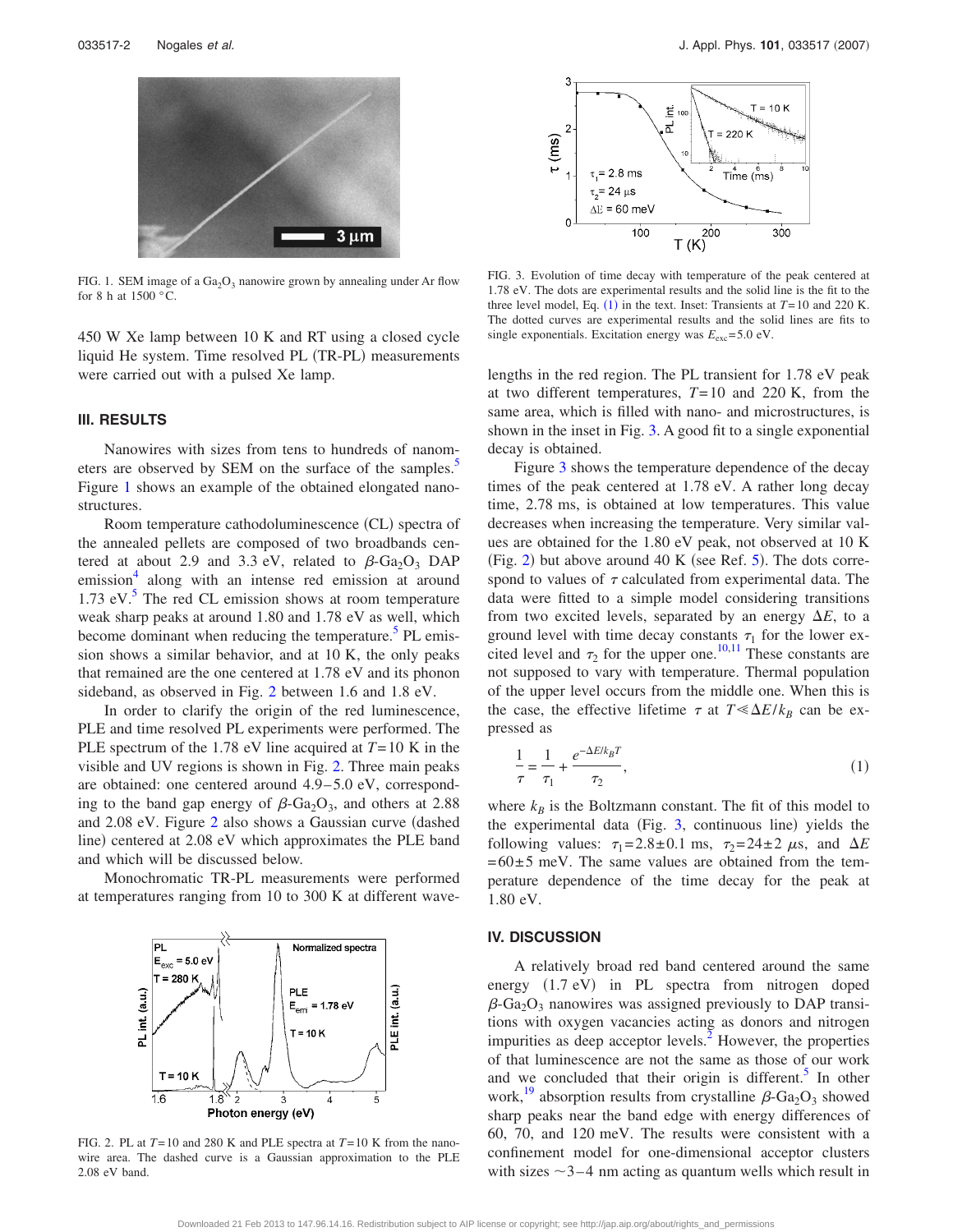discrete levels. These clusters were not ruled out as a possible origin of the sharp red peaks we observed<sup>5</sup> based on the energy difference between some of them, but other intrinsic defects or impurities were neither ruled out.

In the samples studied in this work chromium has been introduced in the oxide host as explained above, obtaining a very high emission yield. It is well known that very low concentrations, of the order of ppm, of Cr can result in strong luminescence. $\frac{13,20}{13}$  $\frac{13,20}{13}$  $\frac{13,20}{13}$  This ion emits two well defined lines centered at around 1.78 and 1.80 eV, the so-called *R* lines, due to <sup>2</sup> $E$ <sup>-4</sup> $A_2$  electronic level transitions.<sup>13,[16](#page-4-11)</sup> The time decay  $\tau$ of these lines in this host has been reported to be in the  $2-3$  ms range at low temperatures, <sup>16</sup> which is consistent with our results. The temperature evolution of  $\tau$  was studied between 77 and 600 K in bulk chromium doped  $\beta$ -Ga<sub>2</sub>O<sub>3</sub> and  $\beta$ -Ga<sub>2−*x*</sub>In<sub>*x*</sub>O<sub>3</sub> solid solutions grown by the floating zone (FZ) technique.<sup>17</sup> Values of  $\tau$  in the  $\beta$ -Ga<sub>2</sub>O<sub>3</sub> host were of the same order as those presented in this work. However, no measurements at  $T < 77$  K were shown, which would have allowed the calculation of  $\tau_1$ ,  $\tau_2$ , and  $\Delta E$ . Instead, they estimated the activation energy for thermal quenching. The broad red band superimposed on the sharp peaks at room temperature has been observed in bulk chromium doped  $\beta$ -Ga<sub>2</sub>O<sub>3</sub> (Ref. [17](#page-4-17)) as well as in Ga<sub>2</sub>O<sub>3</sub> overlayers on GaN substrate<sup>20</sup> and attributed to the  ${}^{4}T_{2}^{-4}A_{2}$  transition of  $Cr^{3+}$  impurities in this oxide. This transition is phonon assisted and results in a Stokes shifted broadband.<sup>10[,11](#page-4-13)</sup> It dominates the  $Cr^{3+}$  emission at room temperature because of thermal population of  ${}^{4}T_{2}$  level from the  ${}^{2}E$  ${}^{2}E$  ${}^{2}E$ . The PLE spectrum in Fig. 2 presents three main bands at around 5.0, 2.9, and 2.1 eV. The first one is consistent with the host interband transition. The other two coincide with two absorption bands observed in  $Cr^{3+}$  doped bulk  $\beta$ -Ga<sub>2</sub>O<sub>3</sub> (Refs. [16](#page-4-11) and [17](#page-4-17)) and were assigned to  ${}^4A_2$ - ${}^4T_1$ and  $^{4}A_{2}^{-4}T_{2}$  transitions in Cr<sup>3+</sup>, respectively. All these results point to  $Cr^{3+}$  impurities as the origin of the red emission in our nanowires. Therefore, the sharp peaks at 1.80 and 1.78 eV correspond to the *R* lines  $(^{2}E^{4}A_{2}$  transition) and the broadband observed at room temperature corresponds to the  ${}^{4}T_{2}$ - ${}^{4}A_{2}$  transition. Their relative intensity evolution with temperature (see Fig.  $2$  and Ref.  $5$ ) is explained by the thermal population from  ${}^{2}E$  to  ${}^{4}T_2$ , perfectly correlated with the time decay evolution shown in Fig. [3.](#page-2-2)

Furthermore, from these results we obtain additional information about the  $Cr^{3+}$  radiative transitions in this host.  $Cr<sup>3+</sup>$  has been demonstrated to incorporate substitutionally in  $\beta$ -Ga<sub>2</sub>O<sub>3</sub> in the Ga<sup>3+</sup> distorted octahedral sites.<sup>16,[21](#page-4-18)</sup> Sugano and Tanabe<sup>16</sup> studied the influence of a crystal field with octahedral symmetry on the energy levels of transition metal ions, and showed that the energy difference between the  ${}^{2}E$ and  ${}^{4}T_{2}$  levels depends on the crystal field. For intermediate crystal fields, as is the case in this host  $(Dq/B=2.35),^{13,16}$  $(Dq/B=2.35),^{13,16}$  $(Dq/B=2.35),^{13,16}$  $(Dq/B=2.35),^{13,16}$  the  ${}^{4}T_{2}$ <sup>-2</sup>*E* energy difference is not large. A value of this energy difference in  $\beta$ -Ga<sub>2</sub>O<sub>3</sub> is not directly obtained experimentally from optical characterization. This is due to the strong electron-phonon coupling related to the  ${}^{4}T_{2}{}^{4}A_{2}$  electronic transition, which quenches its zero phonon line (ZPL) absorption (luminescence) peak and shifts the band centers to

<span id="page-3-0"></span>

FIG. 4. Qualitative configurational coordinate diagram of  $Cr<sup>3+</sup>$  levels in Ga<sub>2</sub>O<sub>3</sub>. The parabola minima  $E_{4T2}$ ,  $E_{2E}$ , and  $E_{4A2}$  are drawn in the right for clarity.

higher (lower) energy. However, from the time decay results (Fig. [3](#page-2-2)) we can give a good estimation of the  ${}^4T_2$ - ${}^2E$  energy difference in  $\beta$ -Ga<sub>2</sub>O<sub>3</sub>:  $\Delta E$ =60 meV. A slightly higher value, 74 meV, was obtained by Vivien *et al.*<sup>[22](#page-4-19)</sup> using a similar method but in a narrower temperature range. This three level model was used by Kisliuk and Moore<sup>10</sup> to explain the temperature evolution of the red  $Cr^{3+}$  emission in ruby and emerald and to estimate this energy difference in both hosts. Yamaga *et al.*<sup>[11](#page-4-13)</sup> also studied the temperature evolution of the time decay in different  $Cr^{3+}$  doped garnets and obtained this energy difference. They developed a more detailed model for hosts where the energy difference between the  ${}^{2}E$  and  ${}^{4}T_2$ levels is comparable to the phonon energy. In this case, mixing of the  ${}^{2}E$  and  ${}^{4}T_2$  state wave functions occurs and both the sharp  $R_1$  line and broad  ${}^4T_2$ - ${}^4A_2$  band are observed at very low temperatures, even though thermal population of  ${}^{4}T_{2}$  level from  ${}^{2}E$  is negligible. However, from our results, we conclude that the value of  $\Delta E$  that we have calculated in  $\beta$ -Ga<sub>2</sub>O<sub>3</sub> is not shifted by more than a few meV by those corrections.

In order to complete the characterization of the red emission, we sketch the single configurational coordinate (SCC) diagram for the  $Cr^{3+}$  energy levels by assuming equal force constants (Fig. [4](#page-3-0)).

We can also make an estimation of the Huang-Rhys factor *S* of the  ${}^4A_2$ - ${}^4T_2$  transition of Cr<sup>3+</sup> in  $\beta$ -Ga<sub>2</sub>O<sub>3</sub>. At *T* = 0 K, the  $0 \rightarrow n$  transition probability is given by  $W_{0n}$  $= S^n e^{-S}/n!$ , resulting in an intensity distribution with its maximum displaced from the  $0 \rightarrow 0$  transition (ZPL). The envelope of the absorption transitions is a Pekarian curve,<sup>13</sup> which is asymmetric, but for moderately high electronphonon coupling (roughly  $S \ge 5$ ), the absorption band shows approximately a Gaussian shape and no ZPL or satellite peaks are observed. It can be shown that, if this is the case, the peak of the absorption band is centered at about *EA*  $=E_{4T2}$  $=E_{4T2}$  $=E_{4T2}$ - $E_{4A2}$ +*Shω* (see Fig. 4), where h $\omega$  represents the average energy of the phonons assisting the relaxation.<sup>14</sup> The PLE band at [2](#page-2-1).08 eV in Fig. 2 corresponds to the  ${}^{4}A_{2}$ <sup>- ${}^{4}T_{2}$ </sup> absorption transition and shows no sharp features and a certain asymmetry. Therefore, we would expect a moderately